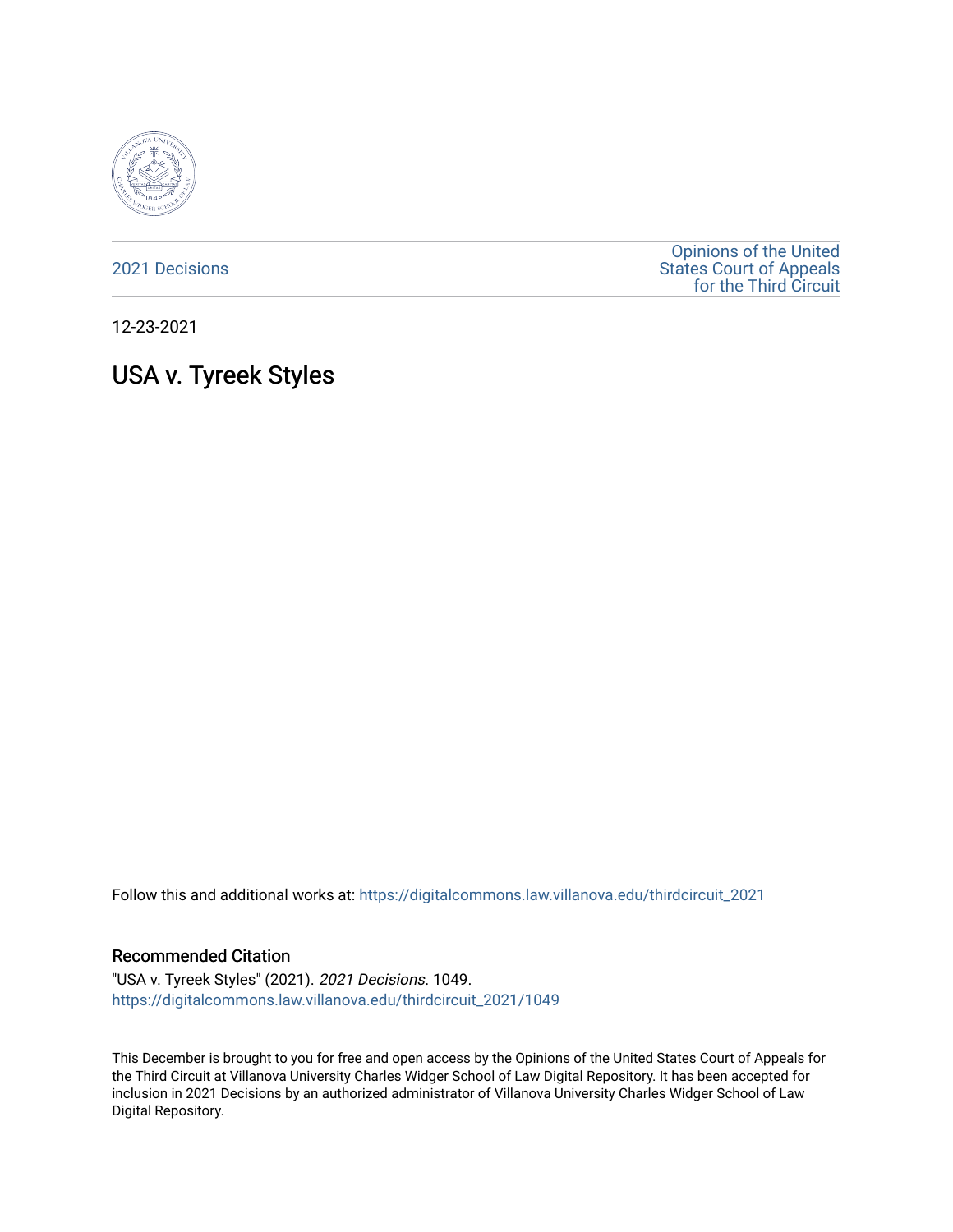# NOT PRECEDENTIAL

# UNITED STATES COURT OF APPEALS FOR THE THIRD CIRCUIT

No. 19-3217

 $\frac{1}{2}$ 

#### UNITED STATES OF AMERICA

v.

TYREEK STYLES  $a/k/a$ , "Reek", Appellant

 $\frac{1}{2}$ 

On Appeal from the United States District Court for the Eastern District of Pennsylvania (D.C. Criminal No. 2-13-cr-00030-001) District Judge: Honorable Petrese B. Tucker

 $\frac{1}{2}$ 

Submitted Pursuant to Third Circuit L.A.R. 34.1 on November 10, 2021

Before: HARDIMAN, MATEY, and SCIRICA, *Circuit Judges.*

(Filed: December 23, 2021)  $\frac{1}{2}$ 

> OPINION\*  $\frac{1}{2}$

<sup>\*</sup> This disposition is not an opinion of the full Court and pursuant to I.O.P. 5.7 does not constitute binding precedent.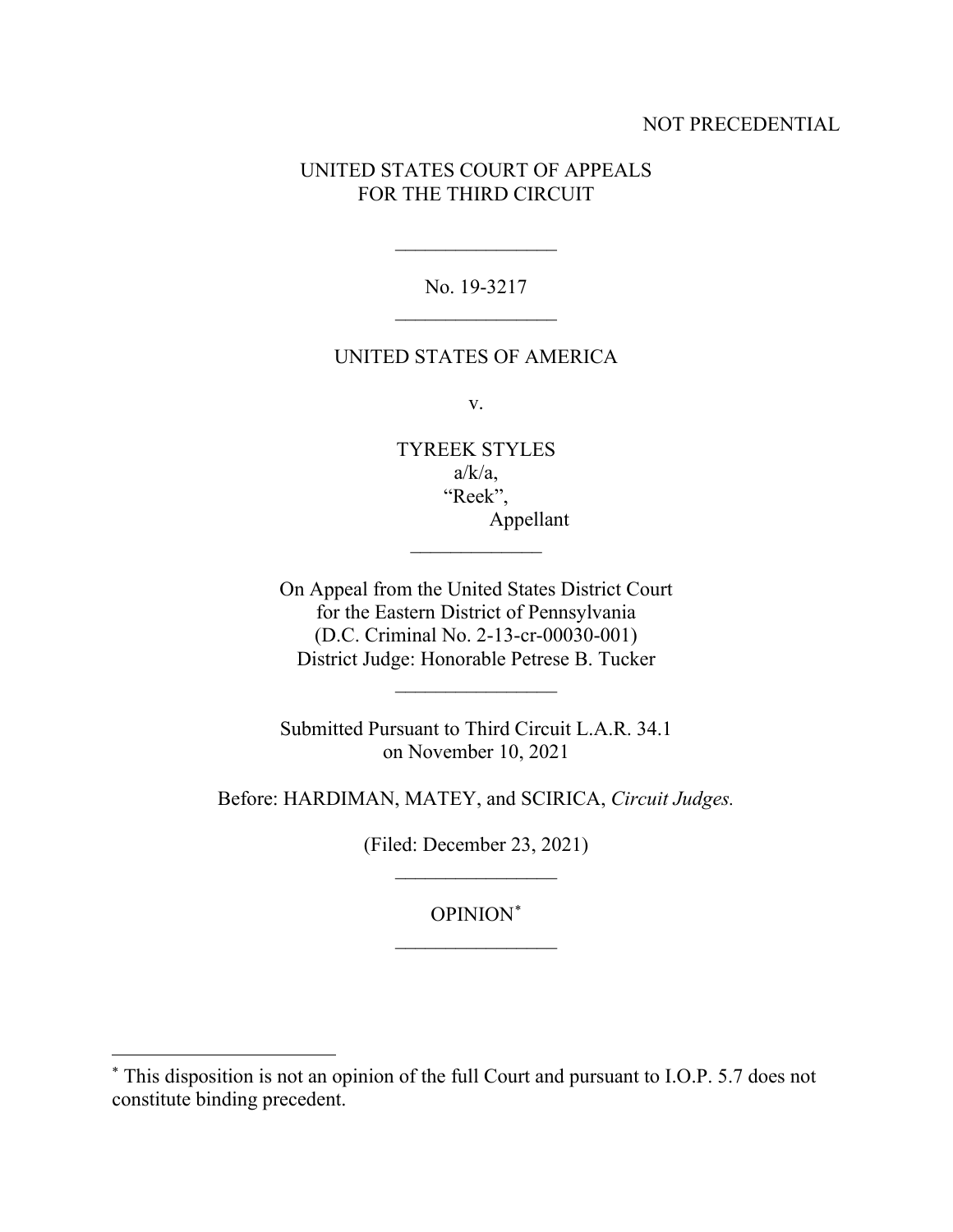## **SCIRICA**, *Circuit Judge*

Tyreek Styles appeals his conviction and sentence for discharging a firearm during and in relation to a crime of violence, in violation of 18 U.S.C. § 924(c). We will affirm.

I.

Tyreek Styles, along with four other men, committed armed robbery of an Upper Darby residence. **App. 337a, 367a.** At trial, the Government introduced evidence that Styles assisted in planning the robbery, purchased a firearm to use in the robbery, drove to the scene of the robbery, stood watch outside the residence while the robbery was committed, and beat one of the residents. **App. 339a–40a.** During the commission of the robbery, one of the robbers discharged the firearm in the direction of one of the residents.

#### **App. 337a, 367a.**

After a jury trial, Styles was convicted of conspiracy to commit robbery which interferes with interstate commerce, in violation of 18 U.S.C. § 1951(a), and robbery which interfered with interstate commerce (Hobbs Act robbery), in violation of 18 U.S.C. § 1951(a).1 **App. 2.** Styles was also convicted of aiding and abetting the discharge of a firearm during a crime of violence, in violation of 18 U.S.C. § 924(c), which carries a mandatory minimum consecutive sentence of 120 months. *Id.* **at 3**. At his first sentencing hearing, the court sentenced Styles to 240 months' imprisonment. **App. 22.** On Styles' first appeal, we affirmed the convictions but vacated the sentence and remanded for resentencing on the grounds that an obstruction enhancement was incorrectly applied to

<sup>&</sup>lt;sup>1</sup> Styles' convictions were supported by the testimony of his co-conspirators.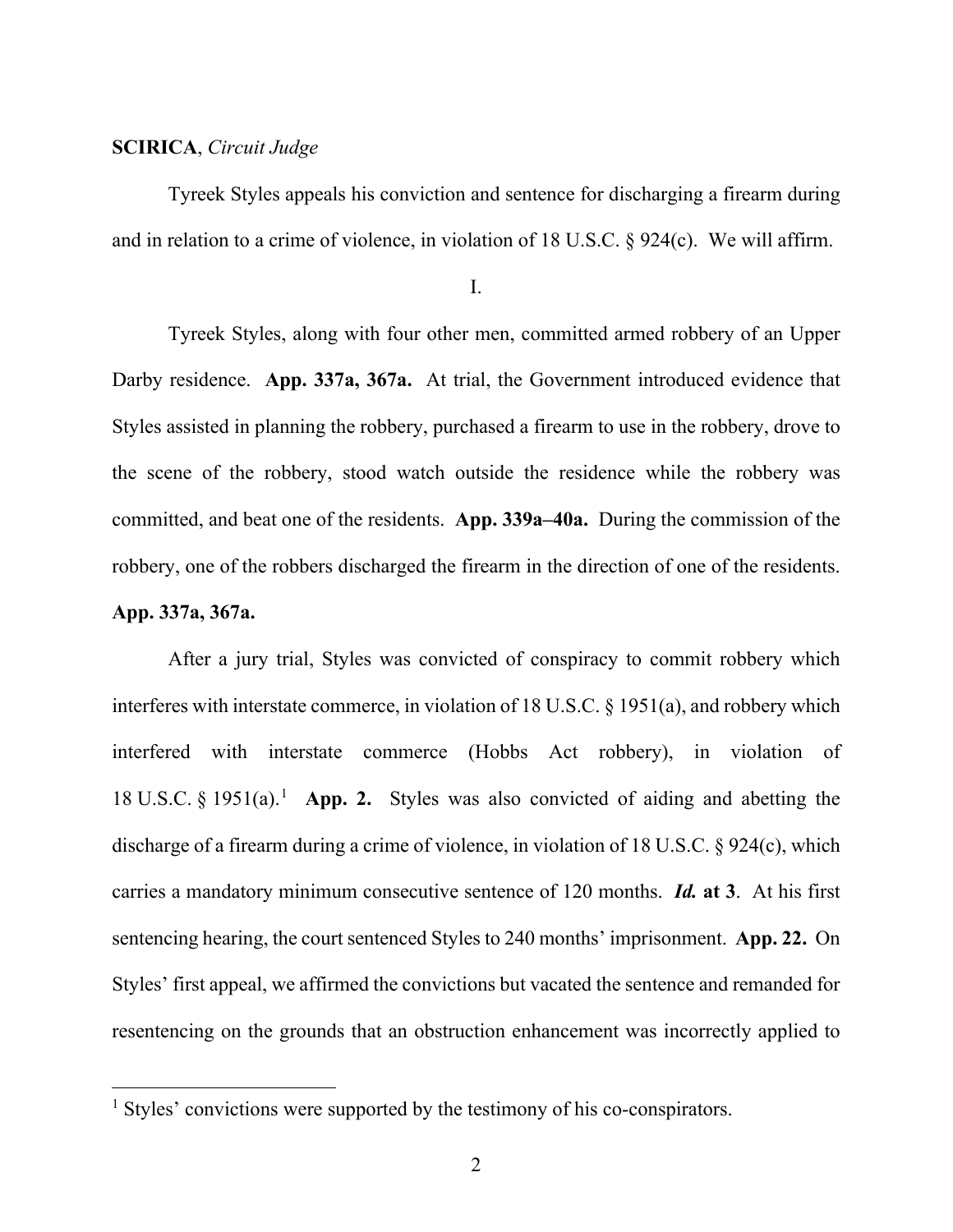elevate Styles' guideline range on the robbery counts. *United States v. Styles*, 659 F. App'x 79, 95 (3d Cir. 2016). At a resentencing proceeding, the sentencing judge reduced Styles' original sentence from 240 months to 180 months. **App. 349.**

In this present appeal, Styles initially argued his  $\S$  924(c) conviction was invalid because Hobbs Act robbery does not qualify as a § 924(c) predicate crime of violence. **Appellant Br. 9.** He also argued that even if Hobbs Act robbery is a crime of violence, aiding and abetting Hobbs Act robbery is not a crime of violence, and he was only convicted under a theory of aiding and abetting. 2 *Id***.** In responding to the Government's motion for summary affirmance,<sup>3</sup> Styles acknowledged that our decision in *United States v. Walker*, 990 F.3d 316 (3d Cir. 2021), resolved against him the claim that substantive Hobbs Act robbery is not a crime of violence. **Dkt. No. 58 at 1 (Apr. 13, 2021).** Nonetheless, Styles reiterated his argument that aiding and abetting Hobbs Act robbery does not qualify as a § 924(c) predicate crime of violence because one can aid and abet Hobbs Act robbery without the use of physical force. *Id.* **at 1–2.**

# $II.4$

Section 924(c) requires a mandatory consecutive sentence of 120 months for any person who discharges a firearm "during and in relation to any crime of violence."

<sup>&</sup>lt;sup>2</sup> There is some doubt as to whether, as a factual matter, Styles' conviction for Hobbs Act robbery was under a theory of aiding and abetting. Nonetheless, we need not decide this issue because his legal argument fails.

<sup>3</sup> We denied the Government's motion for summary affirmance. **Order, Dkt. 59 (3d Cir. Apr. 27, 2021).**

<sup>&</sup>lt;sup>4</sup> The District Court had jurisdiction under 18 U.S.C. § 3231. We have jurisdiction under 28 U.S.C. § 1291 and 18 U.S.C. § 3742(a).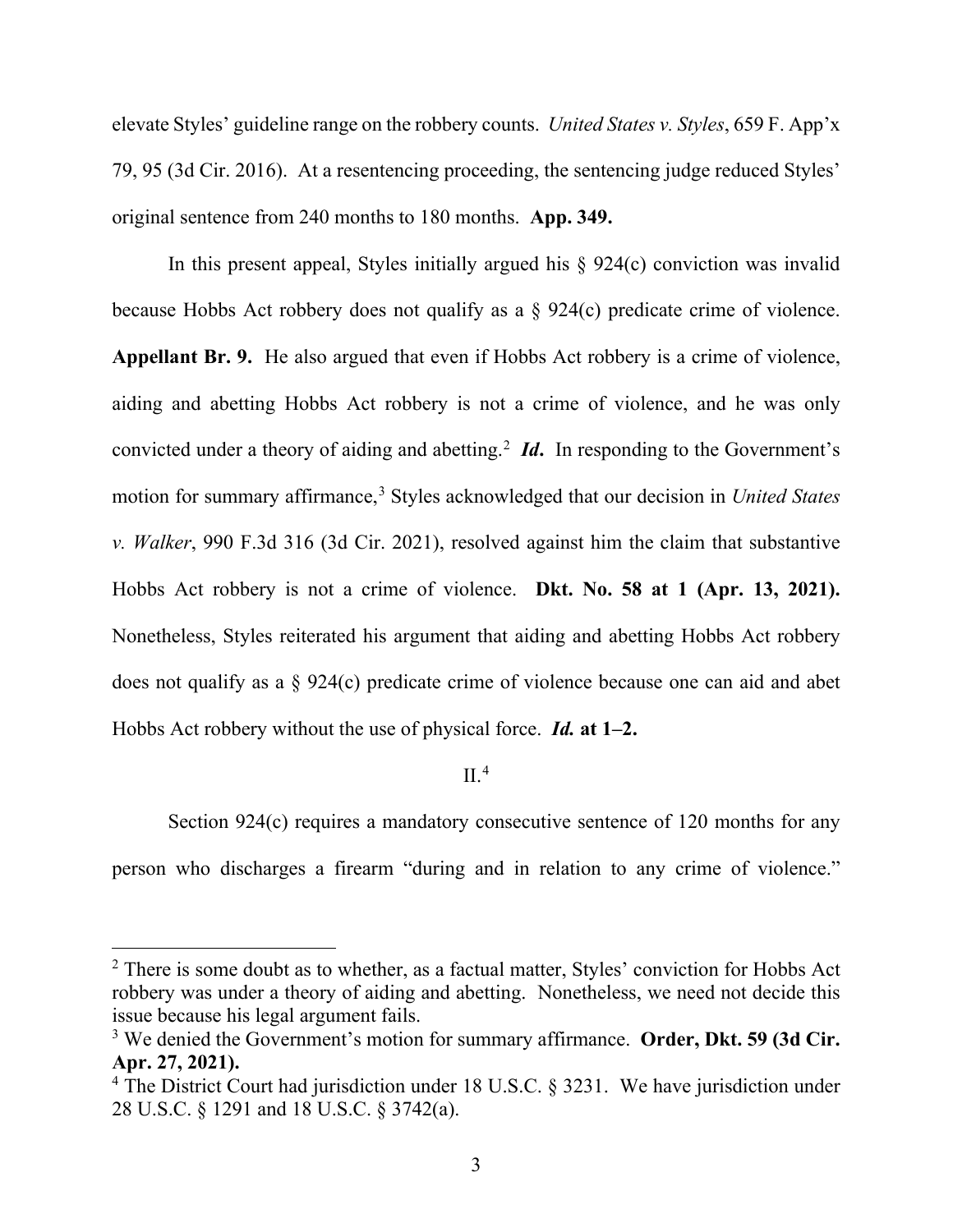18 U.S.C. § 924(c)(1)(A). A crime of violence is any offense that meets the definition of the statute's elements clause. <sup>5</sup> *Id.* § 924(c)(3); *Walker*, 990 F.3d at 324. The elements clause defines a crime of violence as "an offense that is a felony and – has as an element the use, attempted use, or threatened use of physical force against the person or property of another." 18 U.S.C. § 924(c)(3)(A).

When applying the elements clause, we use the categorical approach, in which we ask, "whether the minimum conduct punishable [under the offense] qualifies as a crime of violence." *Walker*, 990 F.3d at 324. In other words, an offense qualifies as a crime of violence if it always contains an element of "the use, attempted use, or threatened use of physical force against the person or property of another" as required by the elements clause of  $\S 924(c)(3)(A)$ . We have already held that Hobbs Act robbery itself is categorically a crime of violence because Hobbs Act robbery requires an element of physical force. *Id.* at 325. It follows, therefore, that aiding and abetting Hobbs Act robbery qualifies as a 924(c) predicate crime of violence because it too requires an element of physical force.

To establish aiding and abetting liability under 18 U.S.C  $\S$  2, the government must prove "(1) that the substantive crime has been committed; and (2) that the defendant charged with aiding and abetting knew of the commission of the substantive offense and acted with intent to facilitate it." *United States v. Petersen*, 622 F.3d 196, 208 (3d Cir.

<sup>&</sup>lt;sup>5</sup> Although § 924(c)(3) also contains a "residual clause," which defines a crime of violence as "an offense that is a felony and – that by its nature, involves a substantial risk that physical force against the person or property of another may be used in the course of committing the offense," in *United States v. Davis*, the Supreme Court invalidated the residual clause as unconstitutionally vague. 588 U.S. \_\_, 139 S. Ct. 2319, 2336 (2019).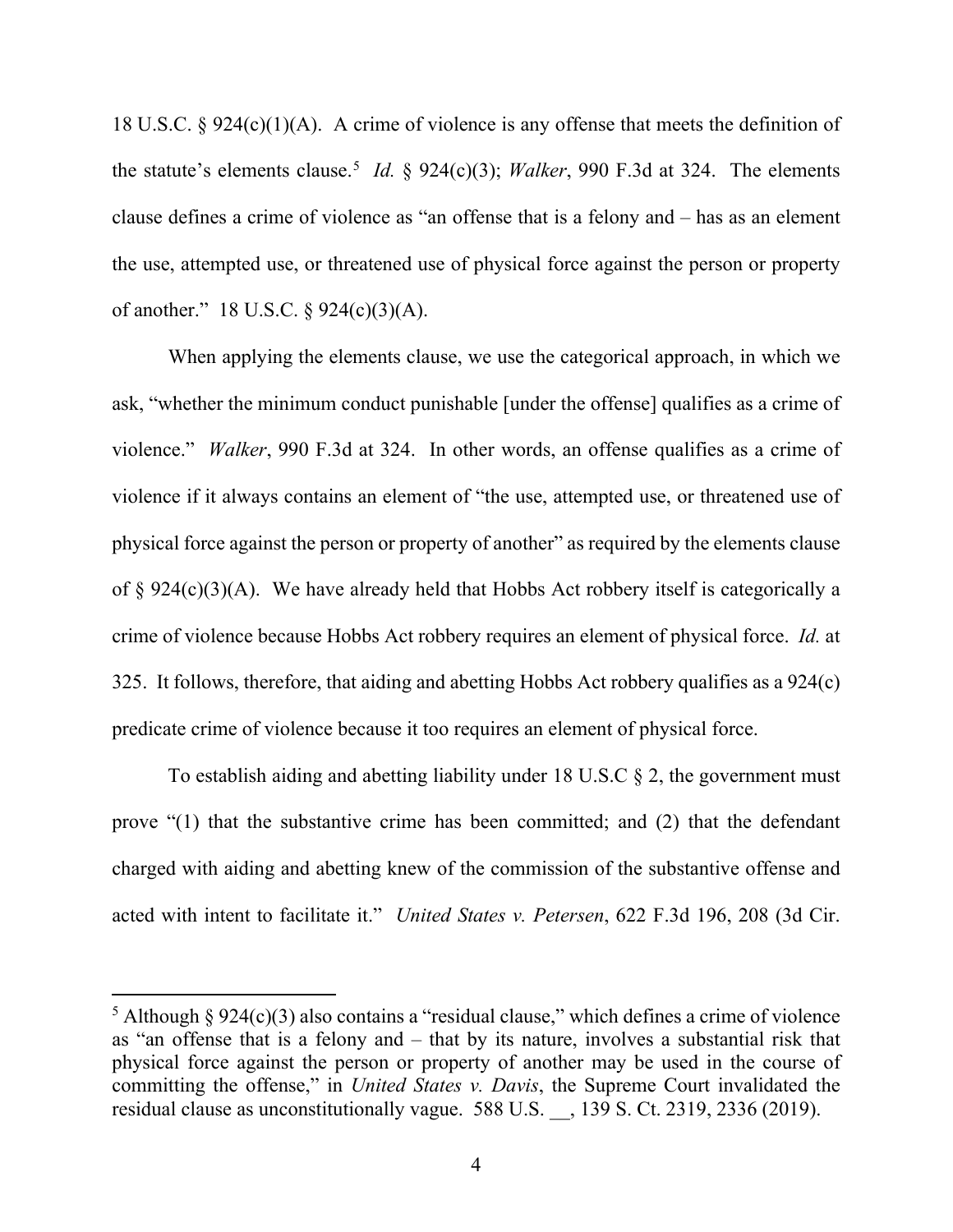2010) (citation omitted). Because aiding and abetting liability requires the government to prove the substantive offense was committed, the government needs to prove every element of the substantive offense. Accordingly, aiding and abetting liability includes all the same elements of the underlying substantive offense. If an element of physical force is required for a conviction under the substantive offense, the same element of physical force is required for a conviction under a theory of aiding and abetting.

Consistent with this conclusion, several of our sister circuits have specifically held that aiding and abetting a crime of violence is itself a crime of violence under the elements clause of § 924(c)(3)(A). *See United States v. García-Ortiz*, 904 F.3d 102, 109 (1st Cir. 2018); *United States v. McCoy*, 995 F.3d 32, 57–58 (2d Cir. 2021); *United States v. Ali*, 991 F.3d 561, 573–74 (4th Cir. 2021); *Untied States v. Richardson*, 948 F.3d 733, 741–42 (6th Cir. 2020); *In re Colon*, 826 F.3d 1301, 1305 (11th Cir. 2016); *c.f.*, *United States v. Deiter*, 890 F.3d 1203, 1214–16 (10th Cir. 2018) (holding that aiding and abetting federal bank robbery is a "violent felony" under the elements clause of the Armed Career Criminals Act). As the Fourth Circuit explained, "aiding and abetting a crime has the exact same elements as the principal offense." *Ali*, 991 F.3d at 574.

In this case, Styles' conviction for aiding and abetting Hobbs Act robbery qualifies as a crime of violence under the elements clause of  $\S 924(c)(3)(A)$ . Because Hobbs Act robbery requires an element of physical force, aiding and abetting Hobbs Act robbery necessarily requires an element of physical force as well. And just as Hobbs Act robbery is a valid predicate crime of violence, so too aiding and abetting Hobbs Act robbery is a valid predicate crime of violence.